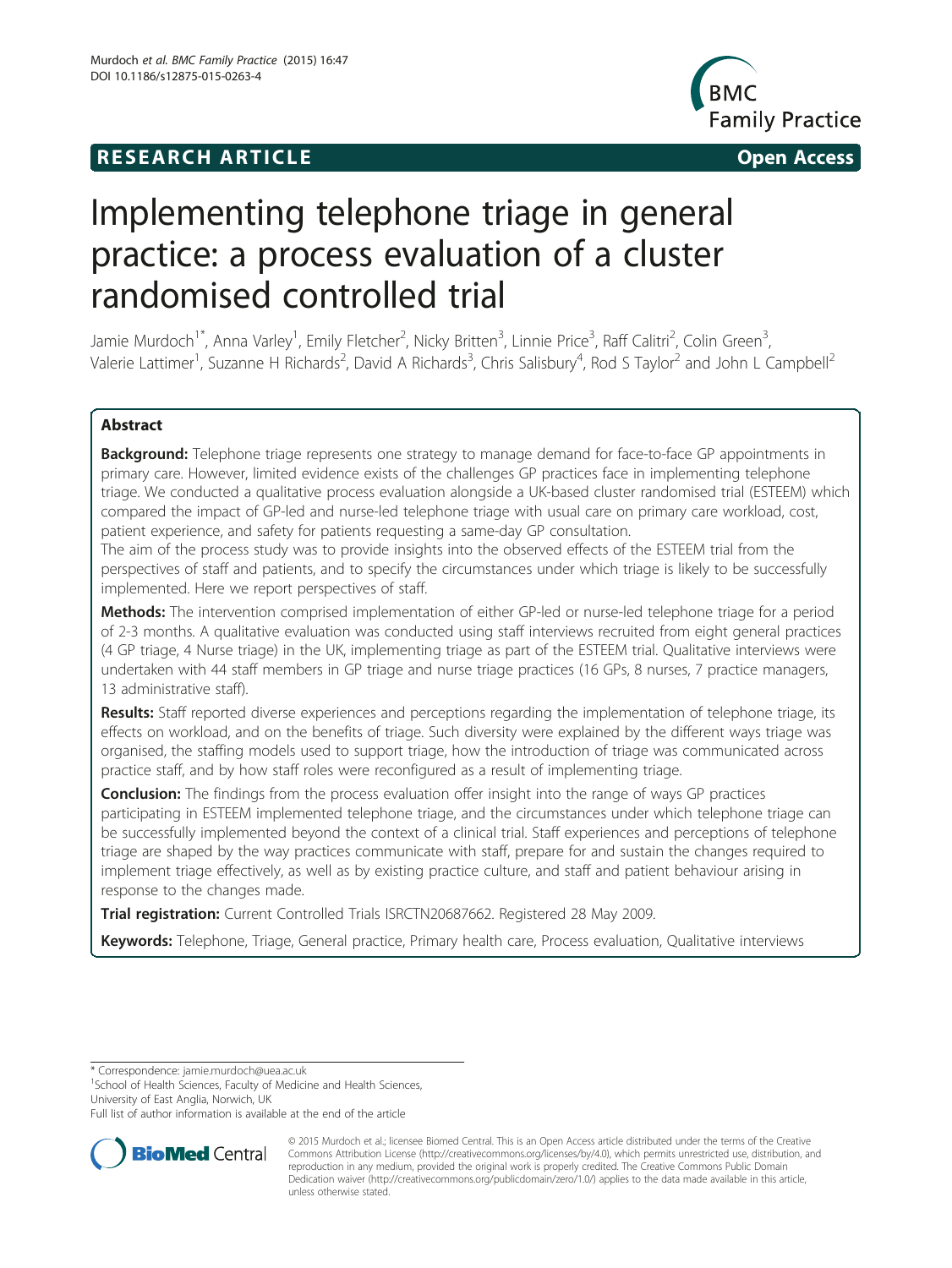#### Background

Telephone triage represents one strategy which might be introduced in an attempt to manage demand for face-toface GP appointments in primary care. There is an increasing body of evidence about the impact of telephone triage on GP workload [\[1\]](#page-7-0), patient safety [[1](#page-7-0)-[5](#page-8-0)] and satisfaction [[6](#page-8-0)-[8\]](#page-8-0), costs to healthcare [\[6\]](#page-8-0), and patient-provider communication [\[9,10](#page-8-0)]. However, this evidence does not provide clear support or opposition for the implementation of telephone triage in primary care, and there is thus a key gap in understanding the circumstances under which telephone triage might be successful. This evidence is needed to assist GP practices to assess how their existing organisational structure and culture predisposes them to its successful implementation.

Telephone triage in primary care comprises numerous components, behaviours, targets and outcomes, all potentially impacting on providing individualised patient care in diverse practice environments. Evaluating such interventions is acknowledged to be challenging [\[11](#page-8-0)] but also necessary to identify and support best practice [\[12,13](#page-8-0)]. Process evaluation is an approach used to understand how complex health interventions such as triage are perceived, understood and delivered within the context of randomised controlled trials. The approach may utilise both quantitative and qualitative methods, and has the potential to provide important explanations for observed effects between different study arms [[14](#page-8-0)]. The value of qualitative methods within process evaluations lies in identifying the reasons for participants' attitudes, actions and approaches to change [[15](#page-8-0)-[20\]](#page-8-0), and improving external validity beyond trial findings [\[21](#page-8-0)].

The research reported here was a process evaluation embedded within a multicentre three armed cluster randomised controlled trial (ESTEEM [[1](#page-7-0)[,6](#page-8-0)]) which compared effects on primary care workload, cost, patient experience of care, patient safety and health status of computersupported nurse-led telephone triage, GP-led telephone triage, and usual care. The ESTEEM findings revealed that both nurse triage and GP triage led to an increased rate of primary care contacts over 28 days, compared with usual care, including the initial triage contact [\[1](#page-7-0)]. While the trial results did not support a clear recommendation encouraging a move to adopt GP triage or nurse triage for managing same-day appointments across the NHS, both forms of triage were found to be cost-equivalent with usual care, nurse-led triage led to an overall reduction in patient-GP contacts on the index day of contact (the day patients contacted their surgery to request a same-day appointment), and that therefore, triage may offer a useful approach to support flexible delivery of patient care.

The process evaluation for ESTEEM aimed to offer insights into the observed effects of introducing GP- or nurse-led telephone triage for patients seeking same-day

appointments with a GP and to specify the circumstances under which triage is likely to be successfully implemented. To address these aims, the objectives were to describe how the telephone triage interventions were implemented in different practice settings, to describe the experience and acceptability of telephone triage for primary care staff and patients, and to elicit patient and staff views on what influences whether the telephone triage is seen to work or not work. Here, we report on the findings resulting from staff interviews conducted in practices implementing either GP-led or nurse-led triage (patient views are reported elsewhere [\[6](#page-8-0)]).

### **Methods**

#### Participants and procedure

ESTEEM recruited 21,000 patients requesting same-day appointments in 42 General Practices across four different regions of England. Practices randomised to one of the two triage arms typically ran the intervention for a period of 2-3 months.

The GP and nurse triage interventions were complex interventions that involved staff training (clinical and technology based); a computer decision support software ('Odyssey' CDSS) to support the delivery of nurse triage; process and organisational change in practices regarding reception activity and appointment system management; process and organisational change in practices regarding reception activity and appointment system management; and accommodation of patient expectations. Some core elements of triage delivery were common to, and adopted by, all practices in both intervention arms. However, some organisational flexibility was permitted because of the complex nature of the intervention.

All patients contacting the practice initially spoke to a receptionist. Once the receptionist established that the patient (or a proxy asking on their behalf) was requesting a same-day, face-to-face appointment with a GP, the patient was asked to provide a contact telephone number and was advised that the clinician (GP or nurse, according to the practice's allocation) would call them back within around 1–2 hours. This timescale was suggested as a guide for practices but was not considered mandatory.

The process evaluation was conducted during the implementation of the main trial, in a purposive sample of eight practices implementing a triage intervention, nurse-led or GP-led, across three regions (Devon, Bristol and Warwickshire), with a variety of list sizes and locations (inner-city, urban, suburban or rural; Table [1\)](#page-2-0). A full outline of our approach to practice recruitment is provided elsewhere [[1](#page-7-0)]. Staff were recruited to be interviewed about their perceptions and experience of triage within the ESTEEM Trial. Multi-centre research ethics approval (MREC) was obtained from South West 2 NHS Research Ethics Committee (REC) in October 2009 (reference 09/H0202/53). Written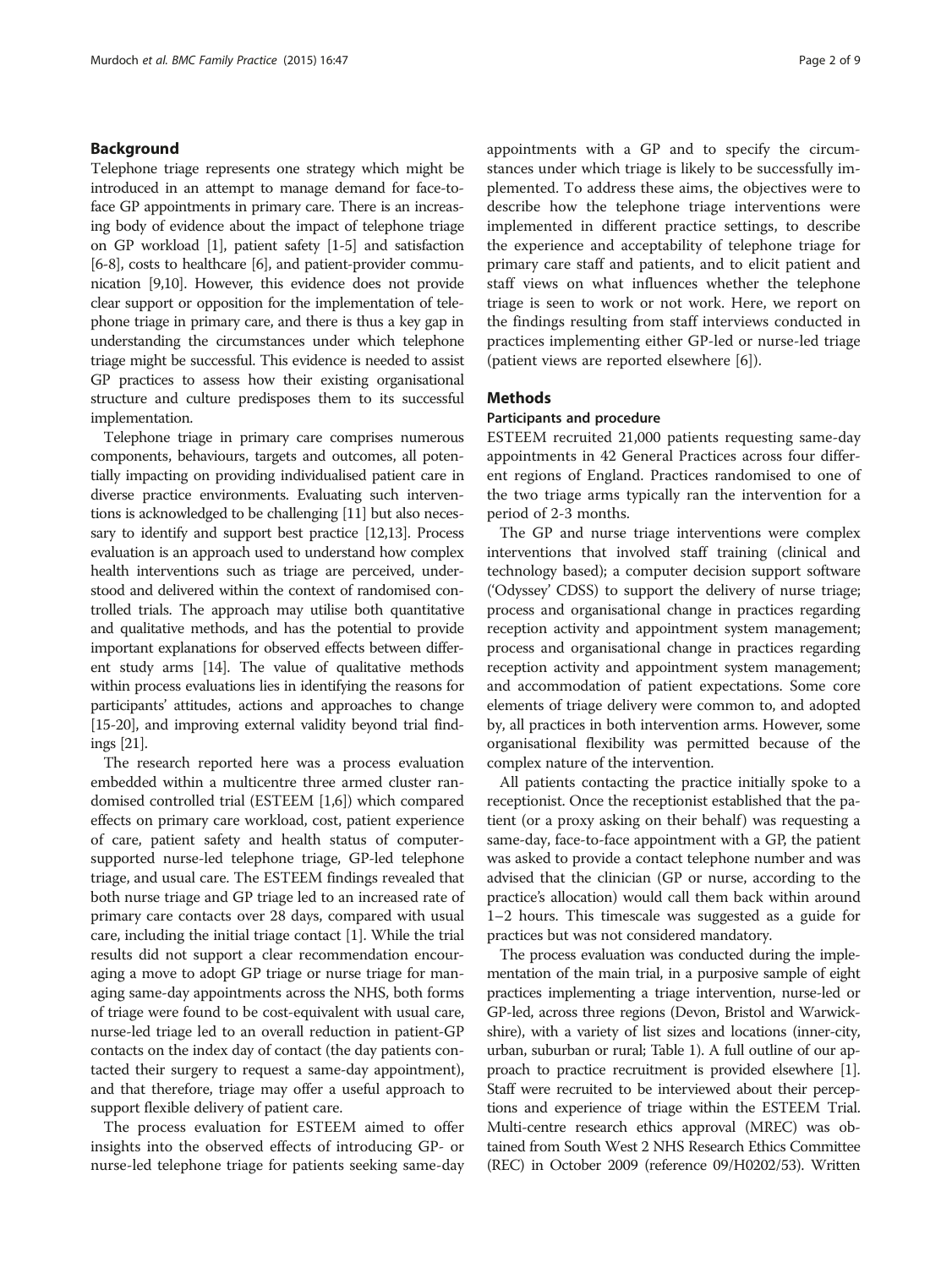Triage List size type of practice and location Triage sessions (mode of delivery) Average (Stdev) number of triage calls completed by practice per day\* Overview of reported triage experience\* **Practice 1** Nurse 9215 Suburban Two nurses in morning only; one at a time 17.41 (6.98) Very negative **Practice 2** Nurse 11267 Suburban Two nurses each morning; in parallel 32.21 (5.91) Quite positive **Practice 3** Nurse 5949 Rural One nurse, morning & afternoon 6.03 (2.81) Channel Bositive **Practice 4** Nurse 7981 Suburban 1-2 nurses morning & afternoon, switching to morning only 10.32 (3.81) Positive **Practice 5** GP 5500 Rural All GPs for 1.5 hrs in morning only; followed by duty triage GP 14.50 (4.68) Mixed **Practice 6** GP 10622 Urban One duty GP at a time on rota, also seeing triaged patients 8.88 (3.97) Mixed **Practice 7** GP 11098 Suburban Pre-surgery triage for all GPs, followed by duty doctor 34.08 (13.65) Mainly positive **Practice 8** GP 5927 Urban Duty doctor, on a rota 7.05 (3.90) 7.05 (3.90)

#### <span id="page-2-0"></span>Table 1 Overview of the process evaluation practices

\*Number of triage calls made by practice is not equivalent to number of same-day appointment requests received. A proportion of requests would have met the ESTEEM exclusion criteria<sup>1</sup> and were therefore not included on the list of patients to call back.

\*\*The classification of practices in this category was based on the summary of participant responses for each practice produced as part of the framework analysis.

informed consent to be interviewed was obtained from all interviewees.

#### Staff participants

All practice staff within sampled practices were invited to participate in the process evaluation; those who responded to the invitation and went on to participate were self-selected. A purposive sampling strategy was designed, selecting potential staff interviewees for occupational diversity to ensure that the views of GPs, nurses, practice managers and reception staff were represented (Table 2). Staff members of both sexes and of various ages were approached.

#### The interviews

Qualitative semi-structured interviews of 30-60 minutes' duration were held with selected practice staff and conducted face-to-face within practice premises. Interviews explored preparation and training for ESTEEM; expectations, experiences and views held by staff of setting up and running triage; acceptability of triage to staff, problems, solutions and staff members' hypothetical willingness to use triage following completion of the study. Interviews were conducted by LP and audio-recorded with the permission of interviewees.

#### Analysis

The 44 interview audio-tapes were transcribed verbatim, checked and then anonymised. Transcripts were analysed

thematically, drawing on grounded theory techniques of constant comparison [[22](#page-8-0)] using the qualitative data analysis software package QSR NVivo 8. A deductive coding frame based on the process evaluation research questions was agreed by NB and LP. Within that coding frame, data were coded inductively to allow participants' accounts to inform the analysis and to capture the subjectivities of a multiplicity of experiences in a range of settings. Inductive coding allowed prior themes within the coding frame to be extended or refuted. A framework approach [\[23\]](#page-8-0) was adapted to enable both within-case (individual practices) and cross-case (between practices) analysis. Interviews were interrogated in terms of any areas of emerging agreement or disagreement about what worked, or did not work, and any observable conflicts and differences of opinion between and within staff groups. Coding and analysis was undertaken by one researcher (LP) and validated by a second researcher (NB), who reviewed a sample of the transcripts and tested these against the coding frame.

# Results

Several key themes emerged of factors which affected the experience of triage, and whether triage was found to be acceptable. These can be viewed in terms of how practices implemented triage, how staff resources were allocated to manage triage and the subsequent implications for roles and daily activities of practice staff, and how the introduction of the triage system was communicated to staff.

| Table 2 Practice staff participating in process evaluation |  |  |  |  |  |
|------------------------------------------------------------|--|--|--|--|--|
|------------------------------------------------------------|--|--|--|--|--|

|                  | GPs | Practice nurses or nurse practitioners | <b>Managers</b> | Administrative staff | Total |
|------------------|-----|----------------------------------------|-----------------|----------------------|-------|
| <b>GP</b> triage |     |                                        |                 |                      |       |
| Nurse triage     |     |                                        |                 |                      |       |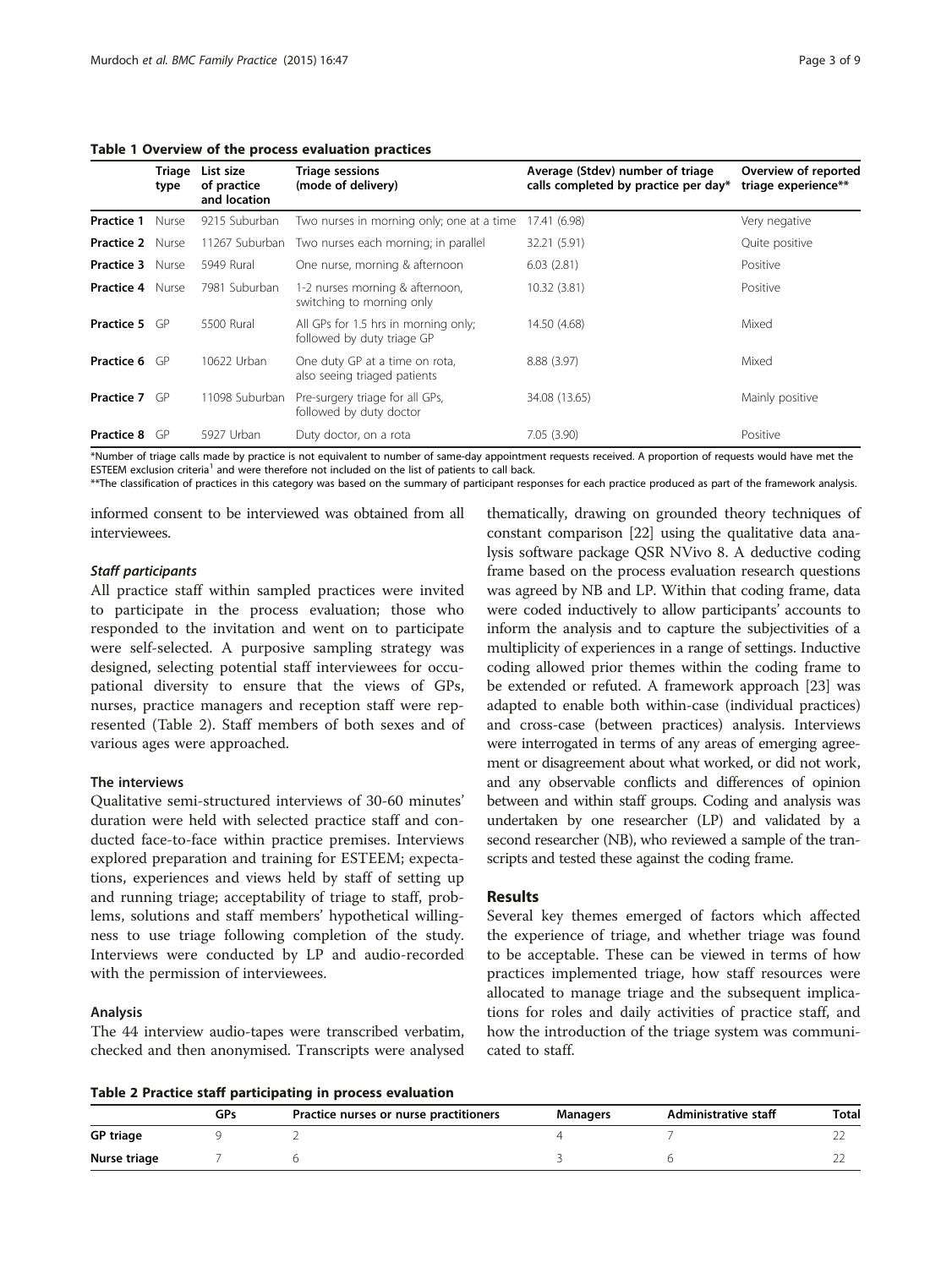#### Implementation of telephone triage intervention

Practices were advised by the study team to introduce triage within set blocks of time (i.e. whole morning or afternoon sessions) each day, and all did so. Most practices triaged in the mornings, although some had both morning and afternoon triage sessions – see Table [1](#page-2-0).

#### Nurse-led triage

Two practices triaged only in the mornings, while the other two also included afternoon triage sessions. Nurses triaging simultaneously varied from one to three, and two practices provided extra nursing capacity for ESTEEM. Although the CDSS was regarded as a useful training tool by some nurses with no triage experience; more experienced nurses chose not to use it, or ignore its suggested actions, judging the CDSS to be unsuitable for use in daytime primary care.

I think the software isn't necessarily the best for primary care. It's very good for out of hours but primary care it's not. There's gaps in it. For instance if someone rings up to have a mole looked at, as one of the examples, there's nothing on the Odyssey system that deals with moles. At all. Not at all. Once you know what it doesn't accept, I haven't used Odyssey at all on a few on them.

### Practice 1, Nurse Triage, Nurse

Timing of triage was an issue in some nurse triage practices because doctors' clinics coincided with triage times, meaning patients sometimes had insufficient time to travel to the surgery, especially those dependent on using public transport. This had the potential to leave appointment slots unfilled. The system was reported as problematic on Friday afternoons when, in general, practices tried to ensure patients were seen before the weekend.

#### GP-led triage

There were two main organisational structures for GP triage; a duty triage doctor system where GPs took turns to provide a dedicated triage service, and an integrated system where triage (usually of GPs' own patients) was combined with normal surgery. Both systems presented issues of workload disparity between doctors. The duty triage system meant that GPs on triage duty on busy mornings, especially Mondays, struggled to get through the triage list. Disparities in the integrated system resulted from extra demand falling on certain GPs. For example, some female GPs faced extra demand from female patients with certain conditions; some GPs were 'more popular' than others, while other GPs had a 'more challenging' or 'more demanding' patient list.

The duty triage system had the additional challenge that the period when the duty doctor was triaging meant time lost to surgery, thus reducing the number of face-to-face appointments available. This placed an additional burden on the GPs not on triage duty, who then had to work extra sessions or take paperwork home. Demand was also uneven and unpredictable with attendant workload effects.

Because some days there's about two pages, on a Monday or whatever, some days. You never know, do you, what days are going to be busy in general practice. And some days you think, "Oh look at that list, it's just pages!"

#### Practice 8: GP Triage, Practice Manager

In practices operating a personal list system, the close doctor-patient relationship was considered to represent good care. Restricted access to the GP for his/her own patients was one of the consequences of triage that GPs felt would be detrimental to good relationships:

Yeah and we found the effect on our bookable appointments really embarrassing. Because we're very committed to quality and looking after our patients and for people to be phoning up and saying you know, being told there's no appointments for a month for your own doctor, you know, we didn't tolerate that at all.

#### Practice 7, GP triage, GP

Two practices (Practices 5 and 7) combined a duty doctor system with pre-surgery triage in which non-duty doctors telephoned their own patients from the triage list before the duty doctor began triaging. Where an appointment was necessary, patients were allocated to an appointment with the triaging duty doctor, to their 'own' doctor, or to the first available appointment, depending on the practice.

# Allocation of staff resources and impact on roles of practice staff

A key feature of the success of triage and how staff perceived triage was how practices allocated staff to implement triage and conduct the trial. Practices delivering nurse triage generally identified that extra resources were required to support triage so as not to place an excessive burden on existing nurse workload.

Nurse (N): Yes. Right, I think for us, a big practice we definitely needed two nurses because we tried it with only one and it was just woah, suddenly by eleven you had so many calls to make it was, that was really stressful. So we quickly changed it to two nurses-

Interviewer (I): Right so you started off with one-N: We couldn't have coped with only one. We started with one and by the time we got to half past ten in the morning you'd be having a heart attack.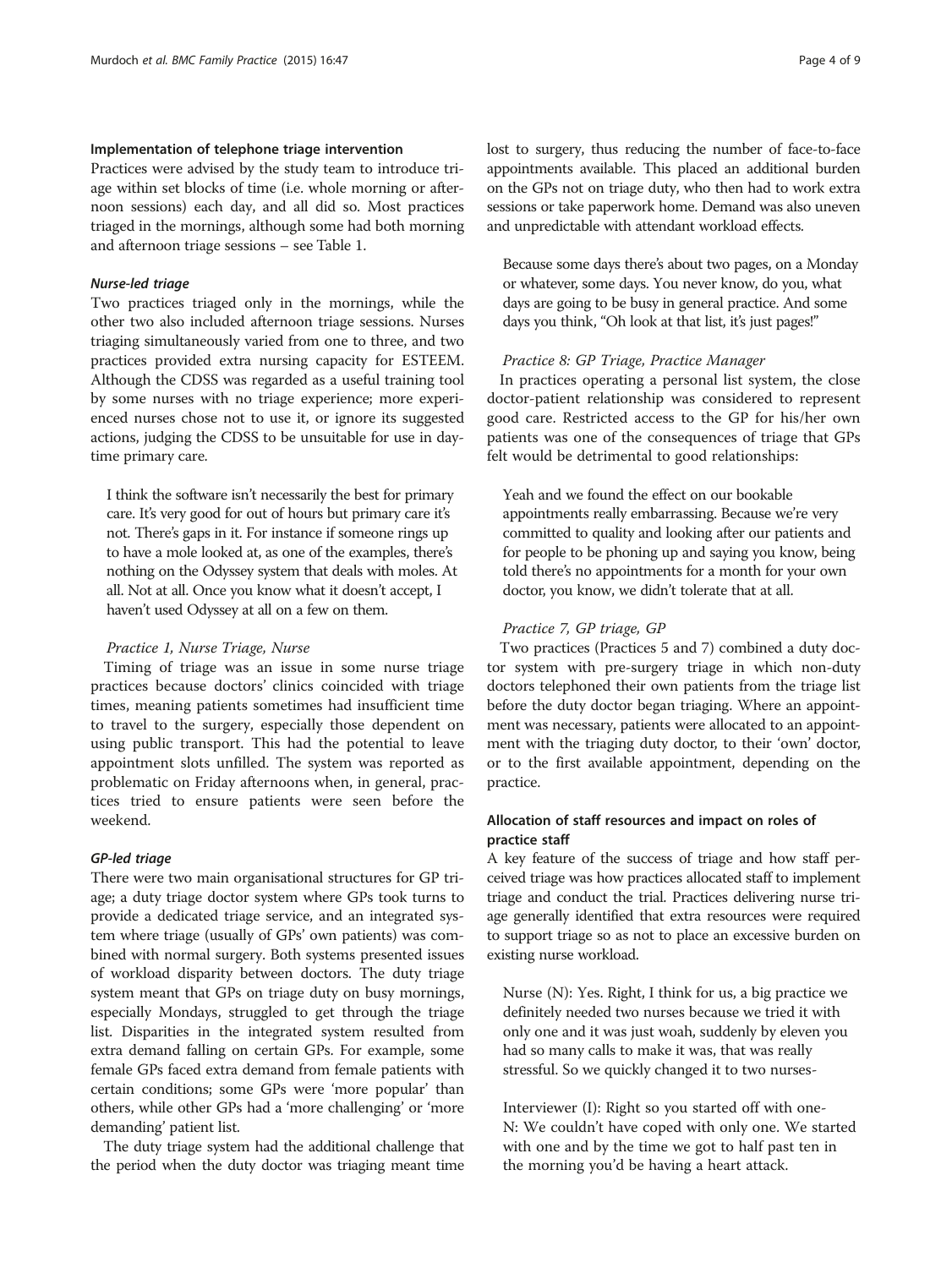### I: Right.

N: Because you suddenly looked and you had like 50 calls to make and it was going on till one o'clock, and then you start a proper clinic again at two. I: So a similar size practice thinking of nurse triage, would you advise them to increase their nursing capacity really?

N: Well I think if you're going to have a large practice and you're going to have a nurse led triage you have to think about increasing your, definitely because you're losing appointments aren't you?

#### Practice 2: Nurse Triage, Triaging Nurse

In Practice 1, a large suburban practice, extra nurses were not provided and the perception of triage by the triaging nurse and reception staff was invariably negative. However, regardless of whether extra nursing staff was put in place, it was frequently reported that triage impacted upon the availability of routine nurse appointments:

I: No. What's it (triage) stopping you from doing then?

N: Well doing my asthma reviews, my COPD reviews. L and I used to see a few same day appointments which would come through the door, you know and you know all these run of the mill practice nursing stuff. Therefore a lot of that's been put on hold. I: Yes, yeah so on hold for a while is fine, but permanently?

N: No, we'd have to have an extra nurse in I think, which would defeat the object because I think the whole point is to try and save money and it wouldn't do. No, no.

## Practice 1: Nurse Triage, Triaging Nurse

Despite this negative perception that nurse triage was not cost-effective, GPs in Practice 1 appeared to have a positive perception of triage, which they linked to a reduction in GP workload, supporting the main trial findings [[1](#page-7-0)].

I: So how about your other colleagues within the practice here, your other GP colleagues, how have they responded to the triage?

GP: Pretty well actually and I think it's been useful to, well certainly on a Monday when I work I've found it a real positive benefit having the triage because I think there has been, they have managed to take some of the work load off us which has been good. And I think partly because we are down on doctors because these doctors that have left, it's meant that we've probably just about coped with one less doctor on the days. Probably about a quarter of our resource that we normally have on that day is not there. So it has had a positive effect.

#### Practice 1: Nurse Triage, GP

As these extracts demonstrate, clinicians frequently viewed the benefit of triage in terms of the impact on the workload of their own professional group. In nurse triage practices, triage also had consequences for how nurses organised their working shifts to ensure patients could be booked into available appointments with GPs:

Yeah. I was at one point coming in … I do Monday and a Tuesday afternoon half-past-three to half-pastsix and there was an issue whereby I was coming in early. I was coming in at about three o'clock off my own back. Because one of the doctors here finished at four. So if I didn't come until half-past-three and then start triaging I'd miss all her ESTEEM. Because she would have like three or four ESTEEM patient slots at the end. I can't phone a patient, "Right, your appointment's actually now. Can you get here now?" You can't do that. So then our … then all the ESTEEM patients were coming to the doctor … left the doctor who was on until half-past-five and then either you ran out of ESTEEM slots or they were ridiculously busy. So the doctor who was on two until four or whatever it was kind of had like four ESTEEM slots free at the end of the surgery because the nurse wasn't here in time to catch them.

#### Practice 3: Nurse Triage, Nurse

In contrast to the consequences of under-resourcing nurse triage, the introduction of GP triage had a different impact on the nursing role in one practice where the nurse practitioner had previously triaged patients face-to-face:

I haven't liked it at all I have to say, and as it goes on and on and on, I'm liking it less and less and less. I joked at the beginning when we went onto this trial, you know, I laughed and said oh well, I won't be doing anything. I'm going to take 12 weeks off and everybody said "Oh, you'll be busy, you'll be busy." I haven't been busy and it drives me nuts… They talk about having a salaried GP when I go because they think it will be better in that they can do everything that a doctor can do. But what they don't seem to have taken on board and they, I'm not sure who it is, they don't realise that actually, I pick up quite a lot of work that a GP won't do.

#### Practice 6 – GP Triage, Nurse Practitioner

From the perspective of the nurse practitioner reported in the quote above, introducing GP triage removed a central activity within her everyday work. Similarly, for other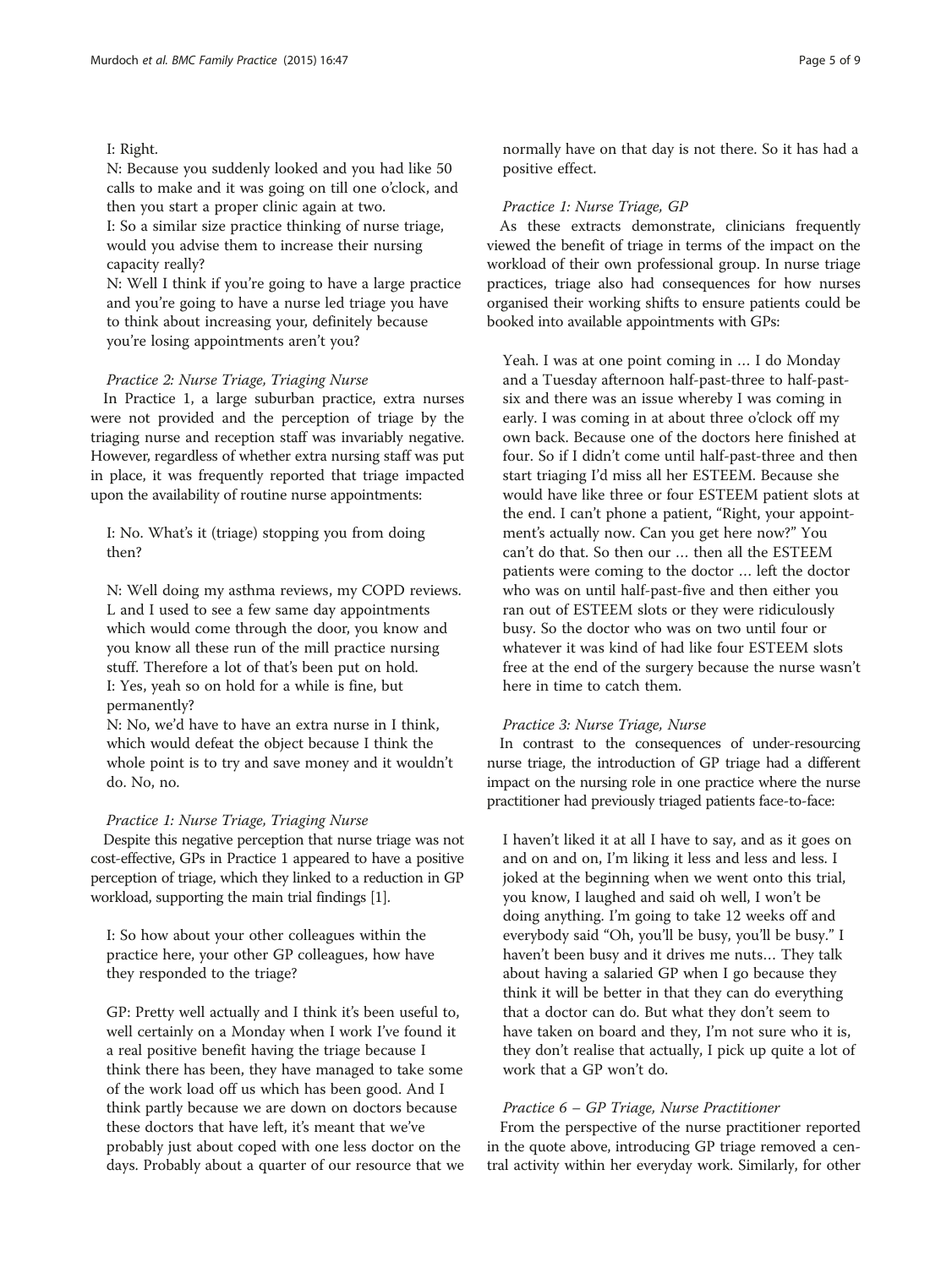nurses, delivering nurse triage was viewed as a move away from employing their clinical skills to conduct face-to-face chronic illness reviews, to a role as remote gatekeeper to GP care, a view sometimes shared with administrative staff:

They [nurses] hate it. They absolutely hate it. They say, you know, "we trained to be a practice nurse not a telephone operator." And they've even said if they take it up then they'll be looking for other jobs because this is not what they trained to do.

#### Practice 1: Nurse Triage, Lead Administrator

However, there was also evidence that nurse triage, using CDSS could have a positive impact on nurses' skills:

I've quite enjoyed it, it's been quite challenging, you know, and it's made me think a bit more and also it's actually made me in some ways confirm that what I'm doing is correct and what I think I've thought I was doing was correct. And obviously it's given me some further advice on things and maybe think a bit more about things, which I may have forgotten or are new to me. So it's been a learning curve and it's again quite a sense of an achievement when you actually finish the morning, phew you know, (laughter) I've done it and I've got through and there haven't been any dramas, calamities, you know.

#### Practice 4: Nurse Triage, Nurse 1

Completing a triage session without any 'calamities' highlights how, for some nurses, telephone triage represented a challenge to delivering safe care:

It's very hard to assess people over the phone sometimes, trying to gauge and I think it's good to keep going into it fresh. And it has been good but sometimes when you've busy day on top of busy day, and you are, just with anything I suppose you feel the pressure a little bit because you worry about those people who you didn't bring in or you worry that the GP might be annoyed with you about people that you did bring in.

#### Practice 4: Nurse Triage, Nurse 2

These examples emphasise a reconfiguration of skills, activity and function within working practice, which was not limited to nurses, but could also be seen in how administrative staff perceived and reported their own role:

It [GP triage] is brilliant, it's absolutely brilliant. Because I think the worst part of my job and any of the receptionists that you ask, has always been that there's never enough appointments to go around for the people that want them. So you're already… So we then

have to, would have to triage them and put them on the end of the doctor's surgery if they're urgent which puts the onus on us which… So now that it's swapped around, it's brilliant.

# Practice 5: GP Triage, Receptionist

Implementing triage therefore requires careful consideration not only of resources needed to be in place, how the practice will be reorganised, and the skills needed to deliver triage effectively, but also the impact triage will have on how different staff perceive their role. Communicating plans to implement triage and involving all staff in the decision-making process is therefore vital to shaping these perceptions.

#### Communication across practice staff

In Practice 1, there was generally a negative perception of triage which could be seen to be linked to how nurses felt their roles had been reconfigured as a result of participating in the trial.

And an awful lot of my time and L's time is spent speaking to people on the phone, which is not actually saving anything but taking up time when we could actually be seeing some of these patients.

#### Practice 1, Nurse Triage, Nurse

These views were also reflected in how administrative and nursing staff perceived the decision to participate in ESTEEM was made and communicated to them.

They didn't ask me who would do the appointments and how it would be, and it was just this is what we're doing. And they don't listen to the people that know. It is a shame really.

#### Practice 1, Nurse Triage, Lead Administrator

This perception was reinforced when a GP in the same practice was asked about the decision to participate in the study:

I: And you've been involved in the practice joining the trial?

GP: Yes, from a policy perspective I'm the executive partner and so I have a hand in the decision that we wish to be involved with it. And I have a personal interest in the different ways of accommodating the demands that we are placed under and managing the resources that we have to deploy them to best effect. I: Your nursing colleagues, have you had any feedback from them about how they found the process? GP: No, we are short staffed at the moment so I don't talk to them.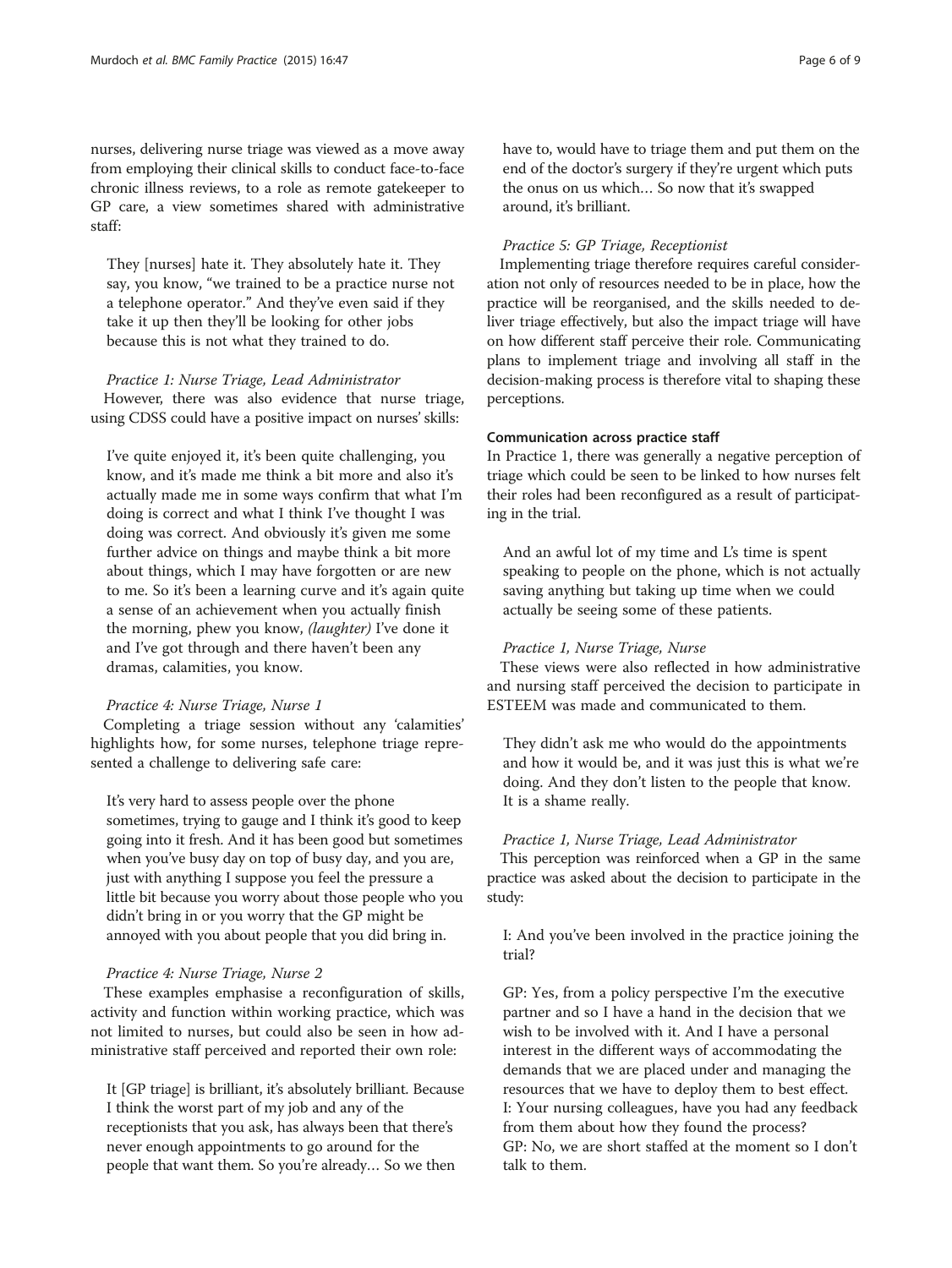#### Practice 1, Nurse Triage, GP

In contrast, the Practice Manager in Practice 5 reported a number of strategies to help ensure staff adjusted to the introduction of triage, including holding regular meetings with staff, listening in to calls between patients and receptionists, acknowledging challenges faced by staff, and expressing gratitude for tackling these challenges:

It was mainly about face-to-face meetings and picking up when you could see people were flagging. And also sitting in downstairs…when I sit in the office sometimes between when I first get in until my…I might stay down there for just half an hour, three quarters of an hour and listening to the calls, and you can hear that there's sort of really challenging conversations that some of them are having to have with people who haven't heard about the system, don't understand it, don't want it and [the] incredibly patient response that the receptionists are giving…I'm just constantly thanking them really and saying how well they're doing and how well they've handled certain calls that I can hear have been really difficult.

#### Practice 5, Practice Manager

How staff viewed and responded to triage could therefore have been influenced by how effectively and inclusively its aims and intended effect on patient care were communicated by those making the decision to implement it, as well as the support provided to manage change.

#### **Discussion**

The quantitative findings from the ESTEEM trial [\[1](#page-7-0)] in which the process evaluation was embedded, revealed that both nurse triage and GP triage led to an increased rate of primary care contacts over 28 days, compared with usual care. The findings of this process evaluation offer insight into the reasons why telephone triage was responded to positively by staff in some practices and negatively within others, as well as indicating how telephone triage may offer a useful approach to support flexible delivery of patient care.

The considerable variation in the degree to which triage was judged acceptable, both between and within practices echoes a qualitative study of the Advanced Access model of telephone triage [[24\]](#page-8-0), which also found wide variation in interpretation and implementation of the model, and noted that informal organisational behaviour resulted in its adaptation to practice contexts, norms and values. Staff resources need to be appropriately allocated in order to ensure staff are not overburdened, and appointment sessions need to be organised in line with triage sessions to ensure that available appointments are not wasted or patients not inappropriately triaged into emergency slots.

The ESTEEM trial also found that on the index day of contact, nurse triage led to a 28% reduction in patient-GP contacts, a 31% reduction in GP face-to-face contacts, and a related reduction of 1.4 minutes in overall GP contact time [\[6](#page-8-0)]. This was a redistribution of workload from GPs to nurses which is reflected in the findings reported here, in particular helping to explain nurses' negative perceptions of triage when additional resources were not put in place by practices. However, in contrast to some staff perceptions, nurse triage was found to be cost equivalent with both GP triage and usual care. Implementing nurse triage in a way which is acceptable to practice staff therefore requires careful consideration of the resources required to support nurse triage but also clear communication with practice staff regarding the consequential impact on practice workload and cost.

The decision to implement triage needs to be effectively communicated within the practice, with formal and informal opportunities for airing and sharing problems and successes. Where the criteria of good communication within the practice, supportive staff relations and full consultation with staff regarding trial participation were present, particularly if there was a culture of accepting change, triage was typically reported as acceptable by staff. However, for some staff, telephone triage challenged beliefs about what constitutes good patient care, in particular the axiom that seeing patients is an essential component of good, safe care. This was particularly evident for nurses who viewed telephone triage as limiting their use of clinical skills that were being deployed in face-to-face consultations.

Introducing telephone triage is not just a matter of ensuring the appropriate staff resources are in place. How staff perceived telephone triage was related to how they perceived their own role, how they perceived the value of their skills prior to introducing triage, and also how they perceived the skills required to conduct triage. Telephone triage reconfigures the function, skills and identities of staff according to how the activities of their everyday working practice shift as a result of its introduction.

Richards & Borglin [\[25\]](#page-8-0) argue that the complexity of nursing is such that it can be seen as the 'quintessential complex intervention' – comprising a number of component parts which, when applied to a target population, has the potential to produce a range of possible outcomes. Our findings reflect this argument, nurses embark on telephone triage from a very different starting point from GPs, and embedding nurse triage into practice is likely to take longer than perhaps a GP triage system might, requiring additional preparation, support and resourcing. Implementing nurse triage in the absence of this preparation is unlikely to be as successful as a carefully managed change. Nurse triage is less likely to be successful if practices do not support nurses by ensuring there is sufficient nurse capacity to undertake this new role as well as performing their usual roles such as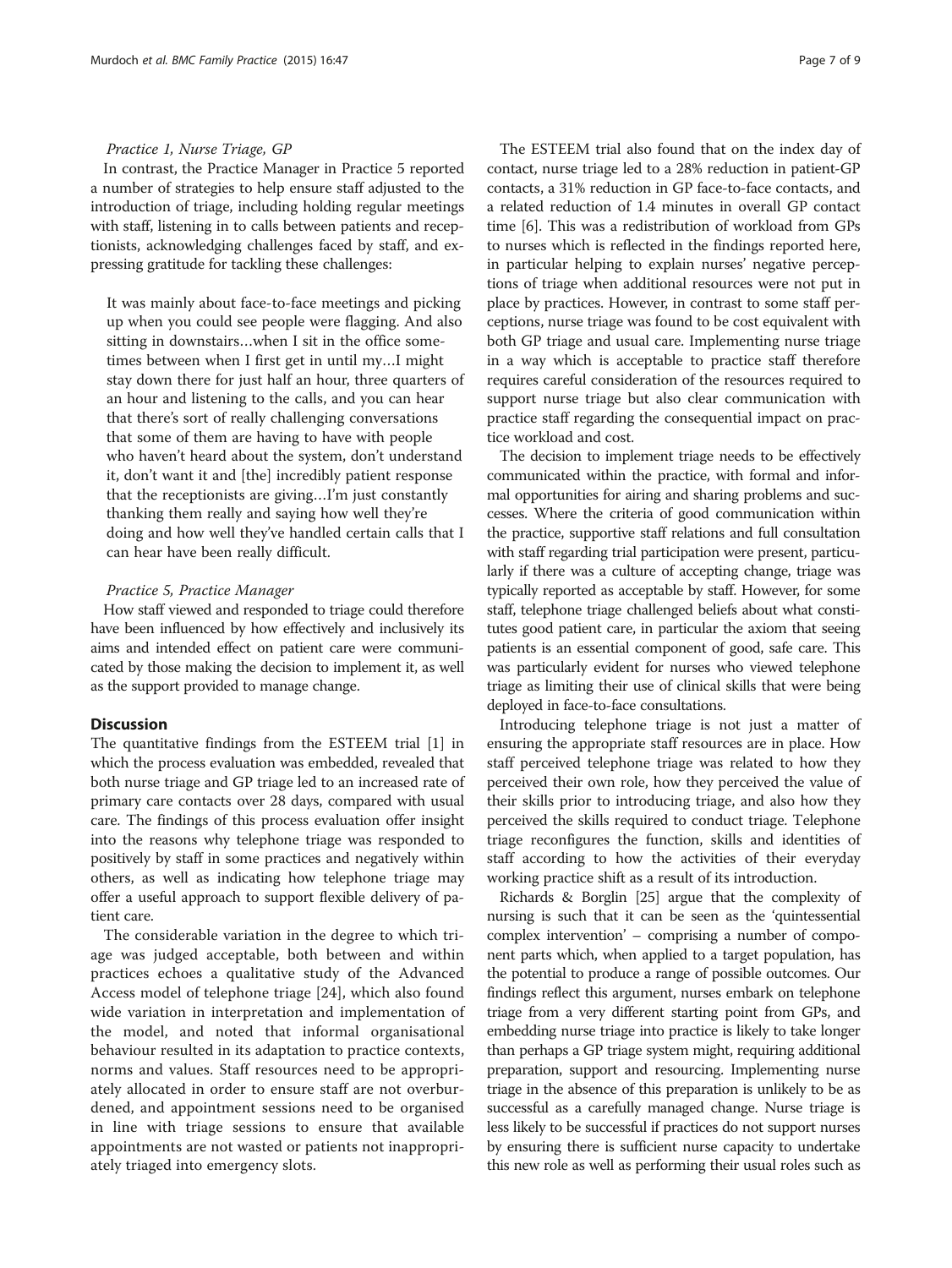<span id="page-7-0"></span>health promotion, chronic disease management, and vaccination programmes.

#### Strengths and limitations of the study

The process evaluation has provided rich data on the experience of different models of triage, and how these models were adapted to local circumstances. Our findings demonstrated diversity in how the two models of triage investigated in the ESTEEM trial were implemented and perceived by staff. Such diversity has raised important issues that any practice considering implementing triage might want to reflect upon before proceeding. It has also raised important implications for the conduct of RCTs in complex settings, demonstrating that a trial protocol is contextually contingent and subject to interpretation and adaptation rather than being the fixed and immutable fulcrum on which the science is balanced. However, Hawe et al [\[26](#page-8-0)] argues that such variation is inevitable and permissible in community trials, as long as investigators are able to identify the active ingredients of complex interventions. Our findings reinforce this point and provide yet more support for the importance of including qualitative investigation of complex interventions alongside trials to maximise learning.

As is the case with all trials with an embedded process evaluation, it was not triage alone that was being evaluated, but triage introduced and delivered under trial conditions. This represents a consideration for practices considering using our data to inform the introduction of triage. The demands of the trial introduced confounding factors, additional pressures and strictures to be negotiated at the same time as introducing a major organisational change. Findings may also have been different if data had been collected at a different stage in the process, perhaps when staff had had time to become more accustomed to telephone triage and felt more competent and confident. Indeed, some participants contrasted what they or others felt 'at first' with how they felt at the time of the interview. Finally, we have not reported patient views in this article (reported elsewhere [[6](#page-8-0)]), and it is important to acknowledge that staff views of triage would have been influenced by patients' reactions to the introduction of triage. However, the findings reported here are of the challenges of implementing telephone triage from within the context of a trial, and from the perspective of NHS staff. Patients were not specifically advised on the context of the RCT and their views need to be set in a different context to the views of NHS staff.

#### Conclusions

Introducing telephone triage in primary care requires careful consideration of the organisational structure and culture, staff skills and experience, perceived need and anticipated outcomes, staffing issues, and the geographical location and primary care setting in which triage might be introduced. There needs to be clear communication with all practice staff regarding the decision to introduce triage and the subsequent impact on practice workload and cost. Staff resources need to be appropriately allocated in order to ensure staff are not overburdened, and appointment sessions need to be organised in line with triage sessions to ensure appointments are not wasted and that patients are not being inappropriately triaged into emergency slots.

Primary care practice staff also have specific perceptions of their role and how their skills are best deployed. The introduction of telephone triage, with additional use of computer decision support software in nurse triage, will impact on this perceived function within everyday general practice. These considerations will be critical in how the decision to implement triage is reached, how staff are engaged in this process, how staff are supported through its introduction, and ultimately, in how successful telephone triage is upon its implementation.

#### Abbreviations

CDSS: Computer decision support software; ESTEEM: UK-based cluster randomised trial which compared the impact of GP-led and nurse-led telephone triage with usual care on primary care workload, cost, patient experience, and patient safety for patients requesting a same-day GP consultation.

#### Competing interests

The authors declare that they have no competing interests.

#### Authors' contributions

JC was chief investigator for ESTEEM; NB, CG, VL, DR, SR, CS, RT were co-applicants for funding and designed the original study protocol; NB led the process evaluation; LP collected and analysed the data for the process evaluation; EF coordinated the trial over the four centres and was responsible for obtaining research ethics and governance approvals; EF, RC, JM, LP and AV collected and managed the data; JM drafted the manuscript and all authors read and approved the final draft.

#### Acknowledgements

We gratefully note and acknowledge the contribution of practices, practitioners, and patients who supported the feasibility phase of this work. Professor Jeremy Dale (University of Warwick) gave helpful early advice regarding study design. Dr Stephen Clay provided support to practices regarding service re-configuration. Plain Healthcare [\(http://www.advancedcom](http://www.advancedcomputersoftware.com/ahc/index.php)[putersoftware.com/ahc/index.php\)](http://www.advancedcomputersoftware.com/ahc/index.php) provided nurse training and decision support software. ESTEEM was funded by the NIHR Health Technology Assessment programme [project number 08/53/15].

#### Author details

<sup>1</sup>School of Health Sciences, Faculty of Medicine and Health Sciences, University of East Anglia, Norwich, UK.<sup>2</sup> Primary Care Research Group, University of Exeter Medical School, Exeter, UK.<sup>3</sup>Institute of Health Service Research, University of Exeter Medical School, Exeter, UK. <sup>4</sup>Centre for Academic Primary Care, School of Social and Community Medicine, University of Bristol, Bristol, UK.

#### Received: 2 February 2015 Accepted: 30 March 2015 Published online: 10 April 2015

#### References

- 1. Campbell JL, Fletcher E, Britten N, Green C, Holt TA, Lattimer V, et al. Telephone triage for management of same-day consultation requests in general practice (the ESTEEM trial): a cluster-randomised controlled trial and cost-consequence analysis. Lancet. 2014. doi:10.1016/s0140-6736(14)61058-8.
- 2. Lattimer V, George S, Thompson F, Thomas E, Mullee M, Turnbull J, et al. Safety and effectiveness of nurse telephone consultation in out of hours